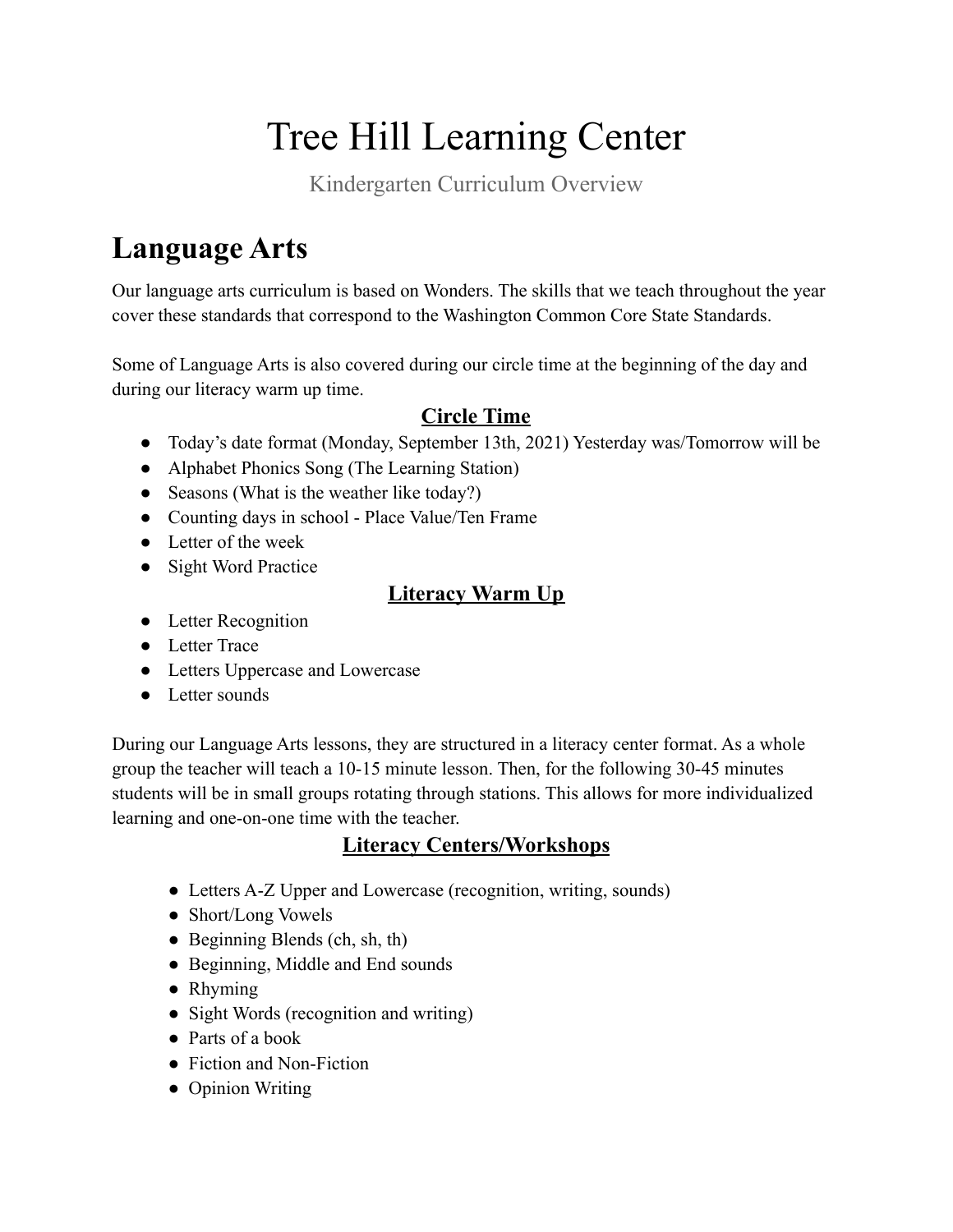- Informative Writing
- Adding details to writing and illustrations
- Poetry
- Author Reports
- Writing and illustrating stories
- List Writing
- Letter Writing

### **Math**

Our math curriculum is based on Eureka Math/Zearn. The skills we teach throughout the year cover these standards which correlate to the Washington Common Core State Standards. I cover the lessons that best fit the students' needs. Sometimes we might skip a few lessons or focus on one for a longer period of time depending on the classroom needs of the students. Each module has topics and in those topics there are lessons.

#### Eureka Math AKA- Engage NY

#### https://www.engageny.org/resource/kindergarten-mathematics-module-1

**Module 1:** Topics A-H touches on an understanding of relationships between numbers and knowing that each successive number name refers to a quantity that is one greater and that the number before is one less.

- K.CC.3 Write numbers from 0 to 20. Represent a number of objects with a written numeral 0-20 (with 0 representing a count of no objects).
- K.CC.4.a When counting objects, say the number names in the standard order, pairing each object with one and only one number name and each number name with one and only one object.
- K.CC.4.b Understand that the last number name said tells the number of objects counted. The number of objects is the same regardless of their arrangement or the order in which they were counted.
- K.CC.4.c Understand that each successive number name refers to a quantity that is one larger.
- K.CC.5 Count to answer "how many?" questions about as many as 20 things arranged in a line, a rectangular array, or a circle, or as many as 10 things in a scattered configuration; given a number from 1–20, count out that many
- K.OA.3 Decompose numbers less than or equal to 10 into pairs in more than one way, e.g., by using objects or drawings, and record each decomposition by a drawing or equation (e.g.,  $5 = 2 + 3$  and  $5 = 4 + 1$ ).
- K.MD.3 Classify objects into given categories; count the numbers of objects in each category and sort the categories by count.

**Module 2:** Explores two-dimensional and three-dimensional shapes. Students learn about flat and solid shapes independently as well as how they are related to each other and to shapes in their environment.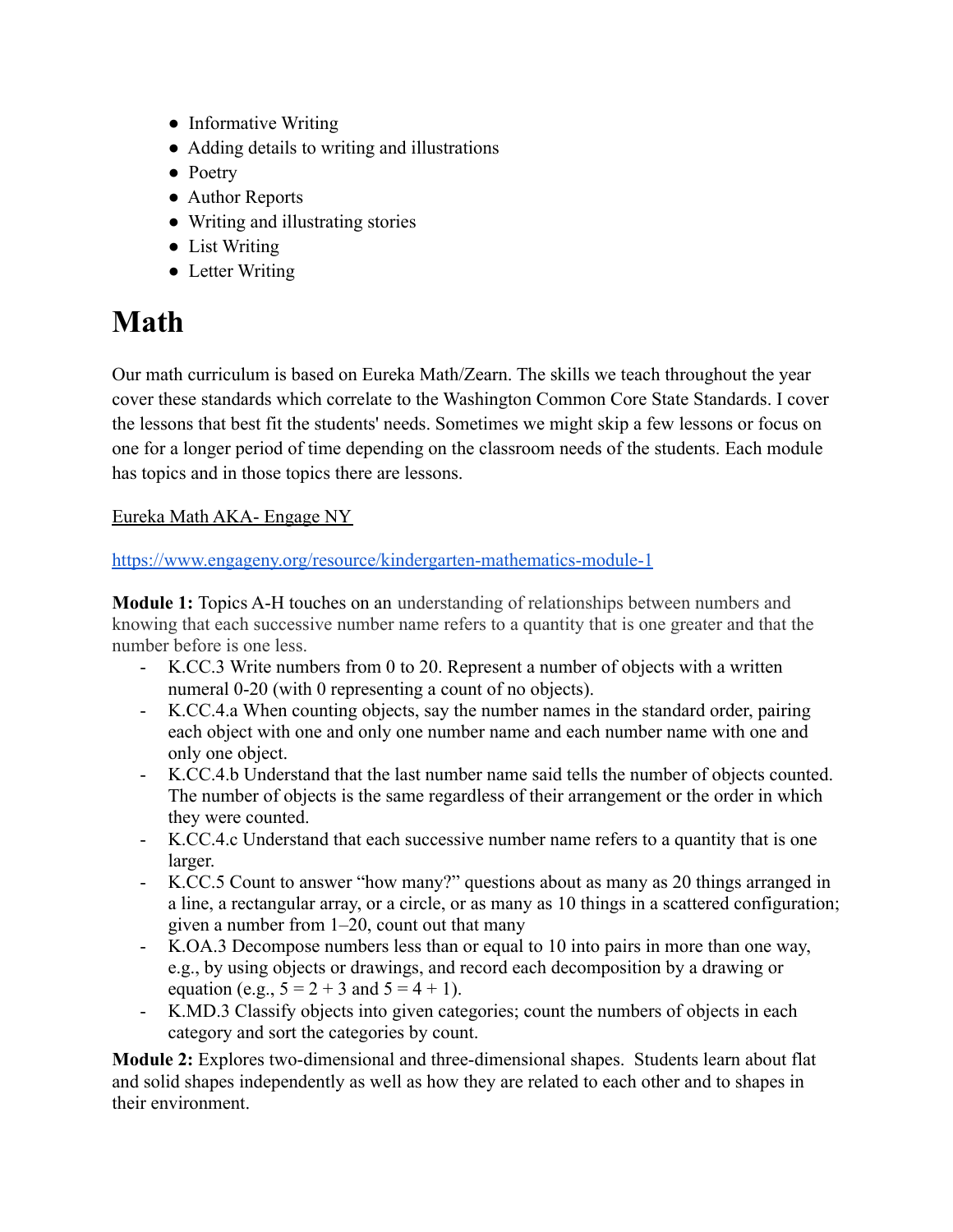- K. G.1 Describe objects in the environment using names of shapes, and describe the relative positions of these objects using terms such as above, below, beside, in front of, behind, and next to.
- K.G.2 Correctly name shapes regardless of their orientations or overall size.
- K.G.3 Identify shapes as two-dimensional (lying in a plane, "flat") or three- dimensional ("solid").
- K.G.4 Analyze and compare two- and three-dimensional shapes, in different sizes and orientations, using informal language to describe their similarities, differences, parts (e.g., number of sides and vertices/"corners") and other attributes (e.g., having sides of equal **length).**

**Module 3:** They now compare and analyze length, weight, volume, and, finally, numbers.

- K.CC.6 Identify whether the number of objects in one group is greater than, less than, or equal to the number of objects in another group, e.g., by using matching and counting strategies.
- K.CC.7 Compare two numbers between 1 and 10 presented as written numerals.
- K.MD.1Describe measurable attributes of objects, such as length or weight. Describe several measurable attributes of a single object.
- K.MD.2 Directly compare two objects with a measurable attribute in common, to see which object has "more of"/"less of" the attribute, and describe the difference. For example, directly compare the heights of two children and describe one child as taller/shorter.

**Module 4:** They begin to harness their practiced counting abilities, knowledge of the value of numbers, and work with embedded numbers to reason about and solve addition and subtraction expressions and equations. In Topics A and B, decomposition and composition are taught simultaneously using the number bond model so that students begin to understand the relationship between parts and wholes before moving into formal work with addition and subtraction in the rest of the module.

- K.OA.1 Represent addition and subtraction with objects, fingers, mental images, drawings2, sounds (e.g., claps), acting out situations, verbal explanations, expressions, or equations.
- K.OA.2 Solve addition and subtraction word problems, and add and subtract within 10, e.g., by using objects or drawings to represent the problem.
- K.OA.3 Decompose numbers less than or equal to 10 into pairs in more than one way, e.g., by using objects or drawings, and record each decomposition by a drawing or equation (e.g.,  $5 = 2 + 3$  and  $5 = 4 + 1$ ).
- K.OA.4 For any number from 1 to 9, find the number that makes 10 when added to the given number, e.g., by using objects or drawings, and record the answer with a drawing or equation.
- K.OA.5 Fluently add and subtract within 5.

**Module 5:** Students clarify the meaning of the 10 ones and some ones within a teen number and extend that understanding to count to 100.

- K.CC.1 Count to 100 by ones and by tens.
- K.CC.2 Count forward beginning from a given number within the known sequence (instead of having to begin at 1).
- K.CC.3 Write numbers from 0 to 20. Represent a number of objects with a written numeral 0-20 (with 0 representing a count of no objects).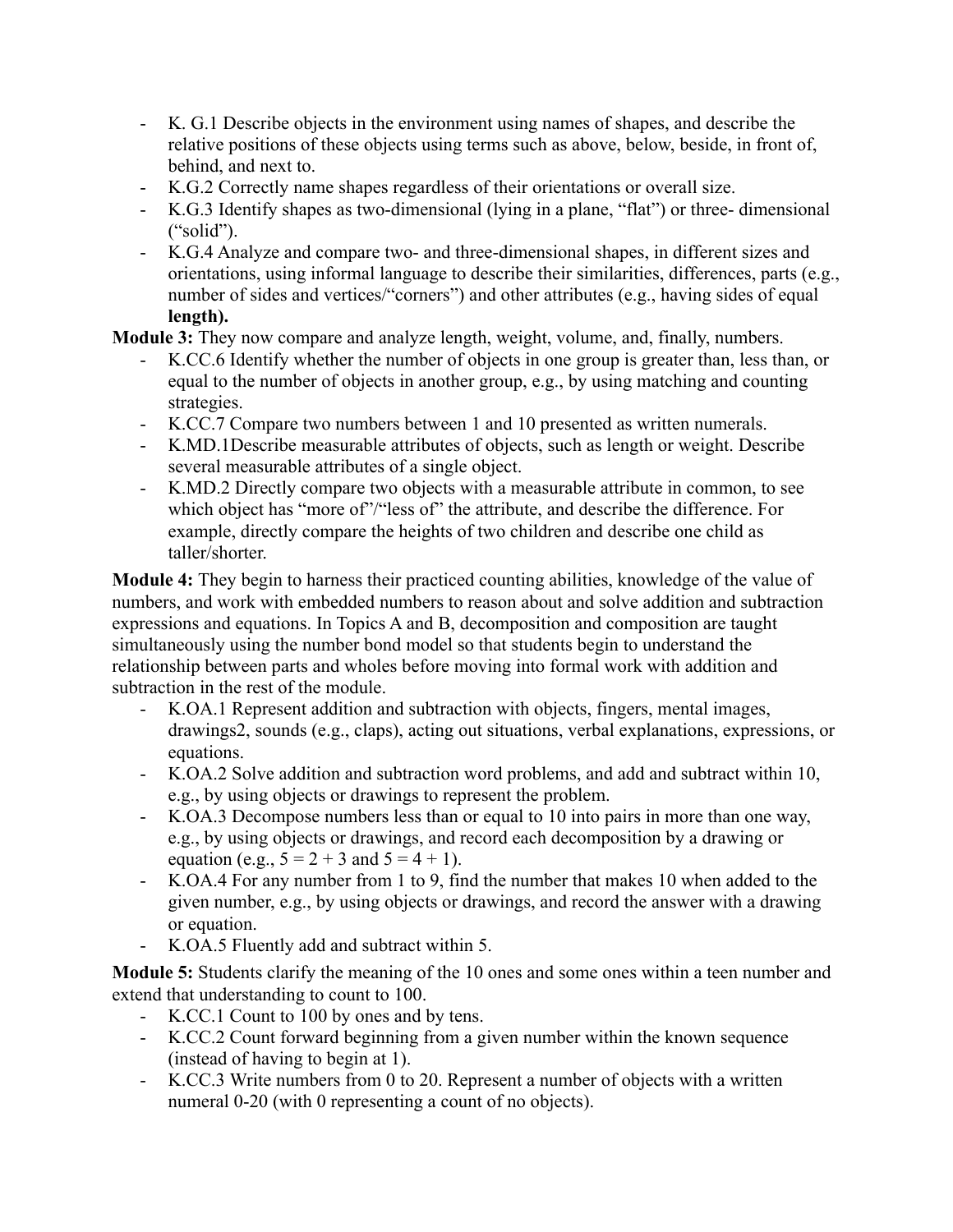- K.CC.4 Understand the relationship between numbers and quantities; connect counting to cardinality.
- K.CC.5 Count to answer "how many?" questions about as many as 20 things arranged in a line, a rectangular array, or a circle, or as many as 10 things in a scattered configuration; given a number from 1–20, count out that many objects.
- K.NBT.1 Compose and decompose numbers from 11 to 19 into ten ones and some further ones, e.g., by using objects or drawings, and record each composition or decomposition by a drawing or equation (e.g.,  $18 = 10 + 8$ ); understand that these numbers are composed of ten ones and one, two, three, four, five, six, seven, eight, or nine ones.

**Module 6:** To wrap up the year, students further develop their spatial reasoning skills and begin laying the groundwork for an understanding of area through composition of geometric figures.

- K.CC.4 Understand the relationship between numbers and quantities; connect counting to cardinality.
- K.G.5 Model shapes in the world by building shapes from components (e.g., sticks and clay balls) and drawing shapes.
- K.G.6 Compose simple shapes to form larger shapes. For example, "Can you join these two triangles with full sides touching to make a rectangle?"

# **Science**

In our kindergarten science curriculum, students will be introduced to science concepts that build upon the knowledge and experiences that children already have, which enables them to connect to new concepts and skills. These concepts are taught using age-appropriate interactive activities, songs, and characters with engaging lesson plans.

https://www.generationgenius.com/washington-science-standards/?gclid=Cj0KCQjws4aKBhDP ARIsAIWH0JUwUEBdm6En8HiJ4uWippbvWS6t5j\_\_h66AucV2Kcvqu-bOiPdrnHEaAkxtEAL w wcB

- 1. Pushes and Pulls (NGSS) Plan and conduct an investigation to compare the effects of different strengths or different directions of pushes and pulls on the motion of an object.
- 2. Sunlight warms the Earth (NGSS)
- 3. Living vs. Non- living things (NGSS)
- 4. Habitats (NGSS)
- 5. Introduction to weather (NGSS)
- 6. Reducing our impact on earth; Natural resources (NGSS)

### **Social Studies**

Each month we have a Social Studies theme. Our social studies standards are integrated into other areas of our program such as reading, writing, math, or art. Social studies learning standards are broken down in four categories: **civics, economics, geography, and history**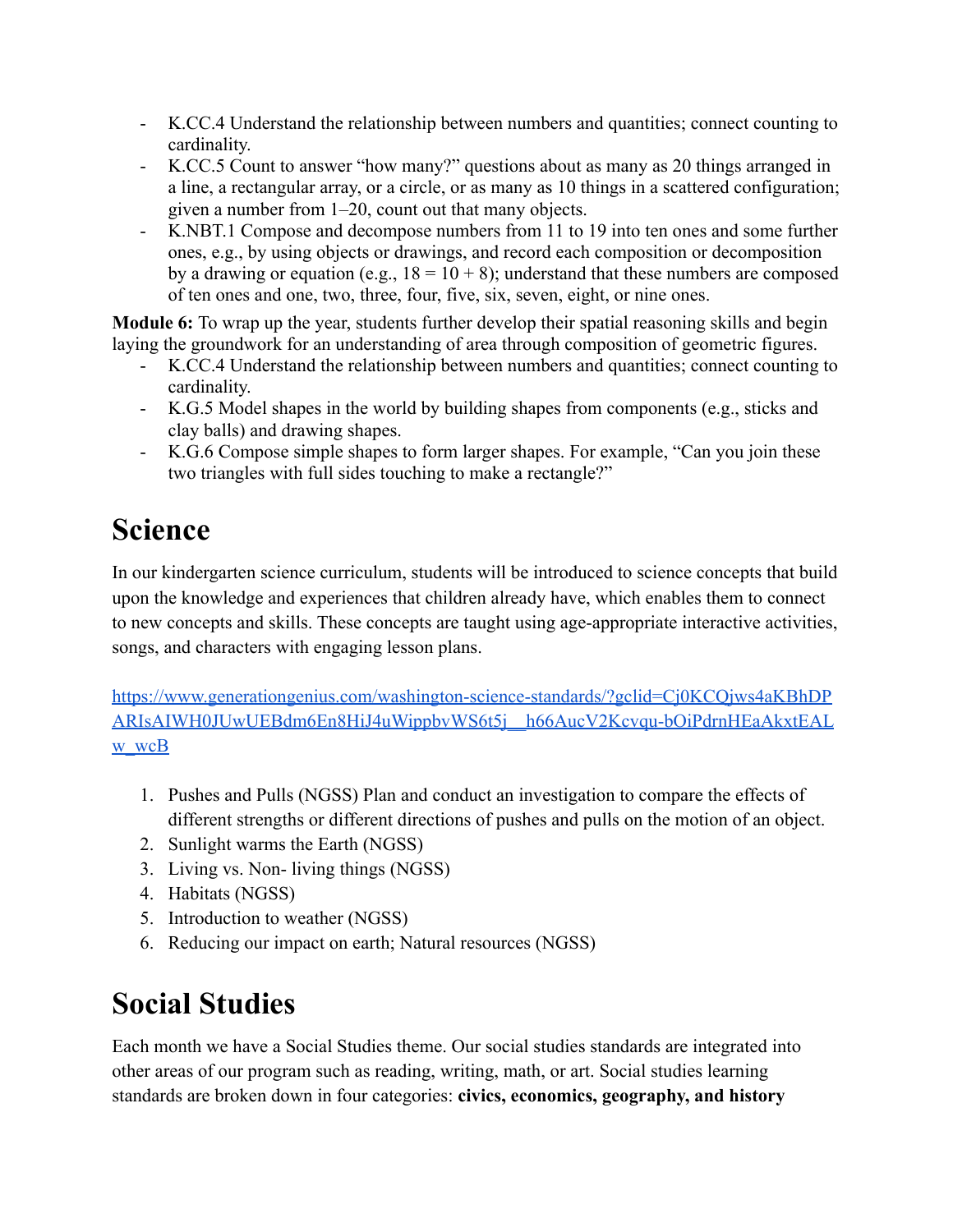**September:** My Classroom (Civics and History)

- Rules of my school and classroom
- Recognize the purpose of rules and structure in the classroom
- Demonstrate understanding of different perspectives of others (other students having different interests)

**October/November:** Thanksgiving/Harvest (Civics and History)

- Identify names of local tribes
- Identify key technologies and natural resources used by Native American tribes
- Identify how stories help us understand people in history

**December:** Winter - Holidays around the world

**January:** My Community (Civics)

- How can I help my community
- Recognize good citizenship
- Rules of the school/community
- Where do I live (school, city, state, country)

**February:** Community Helpers (Economics)

- Identify consumers and producers
- Provide examples of goods and services
- Identify public and private providers of goods and services
- Identify how jobs in our community help us

(Doctors, Nurses, Teachers, Plumbers, Store Clerks, Mail man, Fire fighters, Garbage collectors, etc)

#### **March:** Author Studies

- Dr. Suess
- Eric Carle
- Mo Willems

**April:** Weather and Climate (Geography)

- Explain how weather and climate affect people's lives in a place or region
- Identify natural events or physical features (air, water, land)
- Describe how an environment affects one's activities
- Explain how seasons affect what goods are produced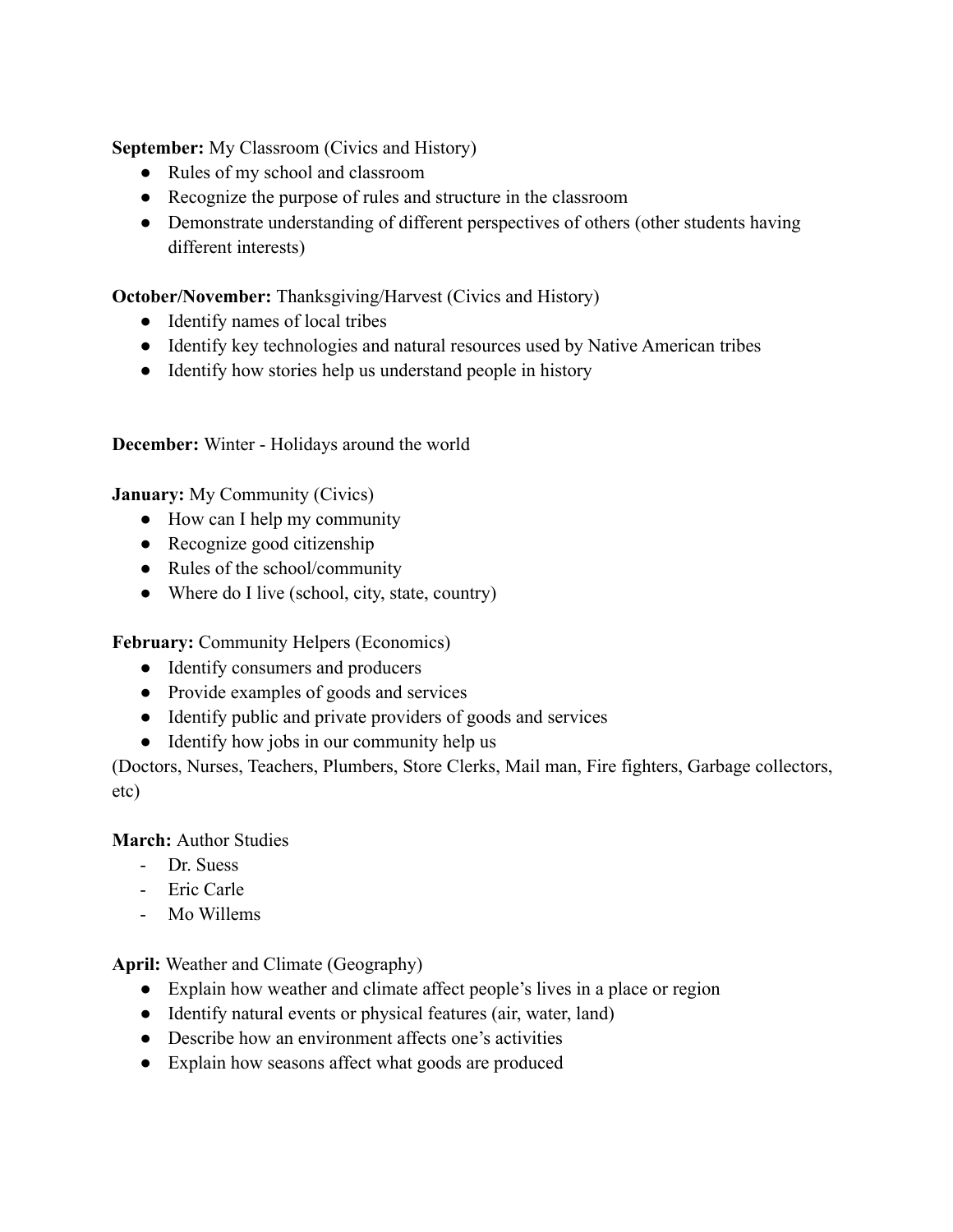**May/June:** Flowers and Plants (Geography and Civics)

• Native plants and flowers in our area

## **Physical Education**

Our Physical Education skills are based on the age appropriate kindergarten Common Core State Standards. Most motor skills at this age are emerging and will develop as the child ages. As well as learning movement skills, physical education also teaches students about living healthy and the basics of our body system.

https://www.k12.wa.us/sites/default/files/public/healthfitness/standards/physicaleducationk-12lea rningstandards.pdf

#### **Standard 1: Motor Skills and Movement Patterns**

- Demonstrate emerging locomotor skills (jog, run, gallop, slide, hop) and nonlocomotor skills (rock, sway, stretch, swing) while maintaining a balance.
- Can balance on different bases of support
- Demonstrate emerging patterns of an underhand and overhand throw
- Demonstrate emerging patterns of catching a bounced ball
- Demonstrate emerging patterns of kicking a stationary ball

#### **Standard 2: Knowledge of health enhancing behaviors**

- Recognize active and inactive behaviors
- Recognize that moving faster causes faster heartbeat and breathing
- Recognize basic structures of our body system
- Describe the five senses and it's related body parts
- Recognizes food group and which foods are healthy and unhealthy
- Describe how being active leads to a healthy body

### **Art/Music:**

Visual Arts and Music skills are based on those of the Washington State Learning Standards. The Kindergarten standards can be found on the k12 website or by the following links provided here: https://www.k12.wa.us/sites/default/files/public/arts/standards/2017/MusicStandards\_ADA\_PAS SED 2-6-19 PASSED 11-15-19.pdf

https://www.k12.wa.us/sites/default/files/public/arts/standards/2017/VisualArtsStandards-ADA\_ PASSED 12-27-18 PASSED 11-15-19.pdf